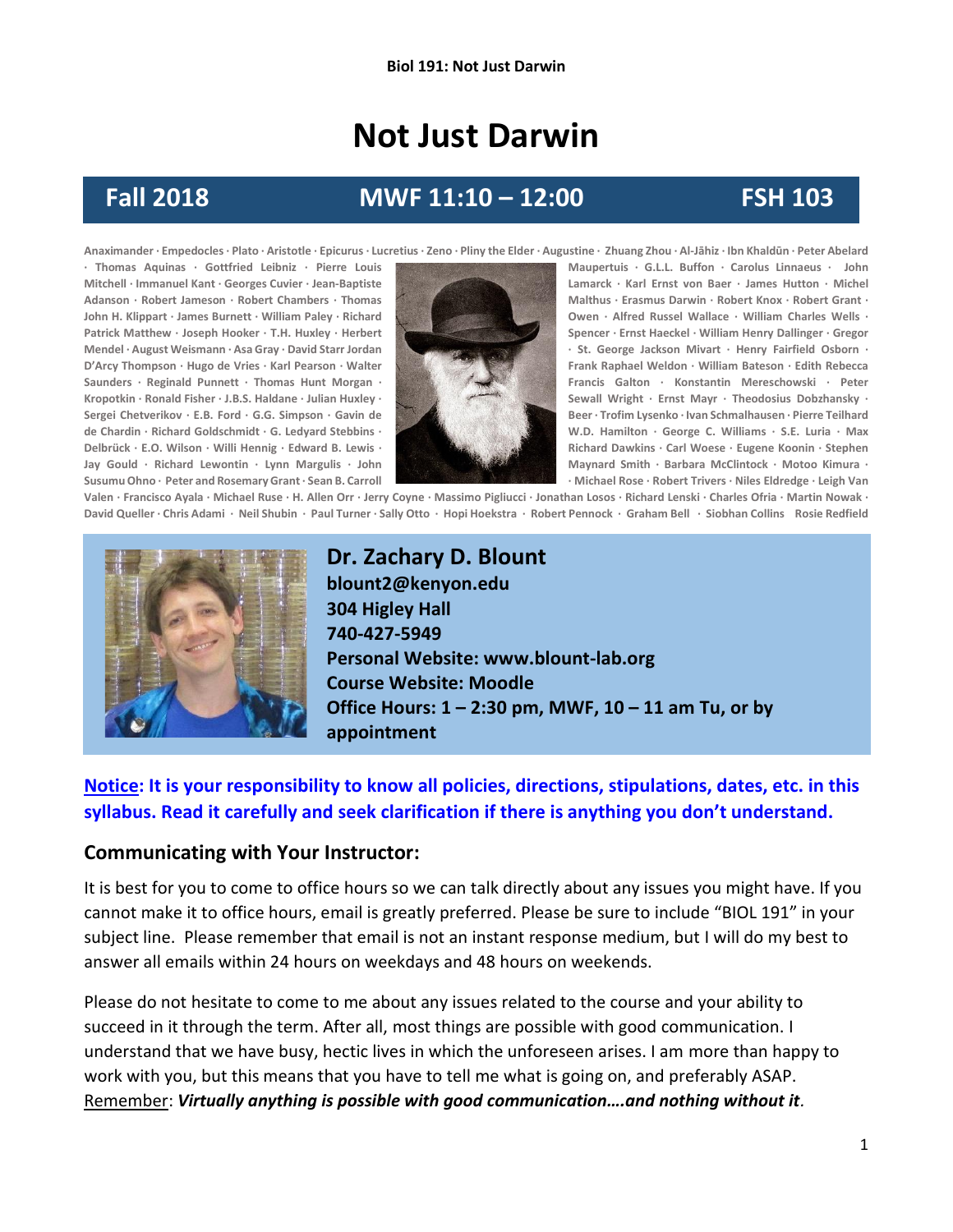# **Course Description and Objectives**

This course is about the big idea that is Evolution – the notion that living things change over time. It is the central feature of all life, no matter where it might be in the universe. Evolutionary theory is the basis of modern biology, and one of the most important accomplishments of science. Though most think of Darwin and evolution as synonymous, evolution is a very old idea. When he developed his concept of evolution by natural selection, Darwin actually built upon millennia of earlier thinkers; in turn, generations of biologists have subsequently built upon Darwin's work in turn. In this course we will examine the history of the remarkable idea that is evolution, and the people behind it, from the first flirtations with the concepts among the Greeks, through Darwin's discoveries and the agonized development of his concepts, to the complex and firmly established body of modern evolutionary theory and knowledge of today.

Along the way, we will look at how science itself changed, and how this influenced the development of evolutionary theory. We will also consider how evolutionary theory was influenced by other fields, how it affected still others, and how it has been sometimes perverted and exploited to support agendas like social Darwinism, scientific racism, scientific sexism, and eugenics. Finally, we will examine the ongoing denial of evolution by various flavors of creationism, looking at the movement's origins, diversity, and tactics, with a focus on its latest incarnation: intelligent design. By the course's end, I hope that you will understand:

- How the concept of evolution developed and changed over history,
- How the development of science and the concept of evolution were intertwined,
- Evolution's place as the organizing concept of biology,
- How the idea of evolution has been misused and misconstrued to support nasty agendas,
- The origins, development, and diversity of evolution denialism
- That Darwin was not, is not, and will never be the only figure in evolutionary theory, even if he was still pretty darn important to its development, as well as a nifty, brilliant, humane, decent, and kind person with whom it would have been quite lovely to have had tea.

#### **It would be a good idea to formulate your own objectives for the course. What do you want to get out of this course? Use the space below:**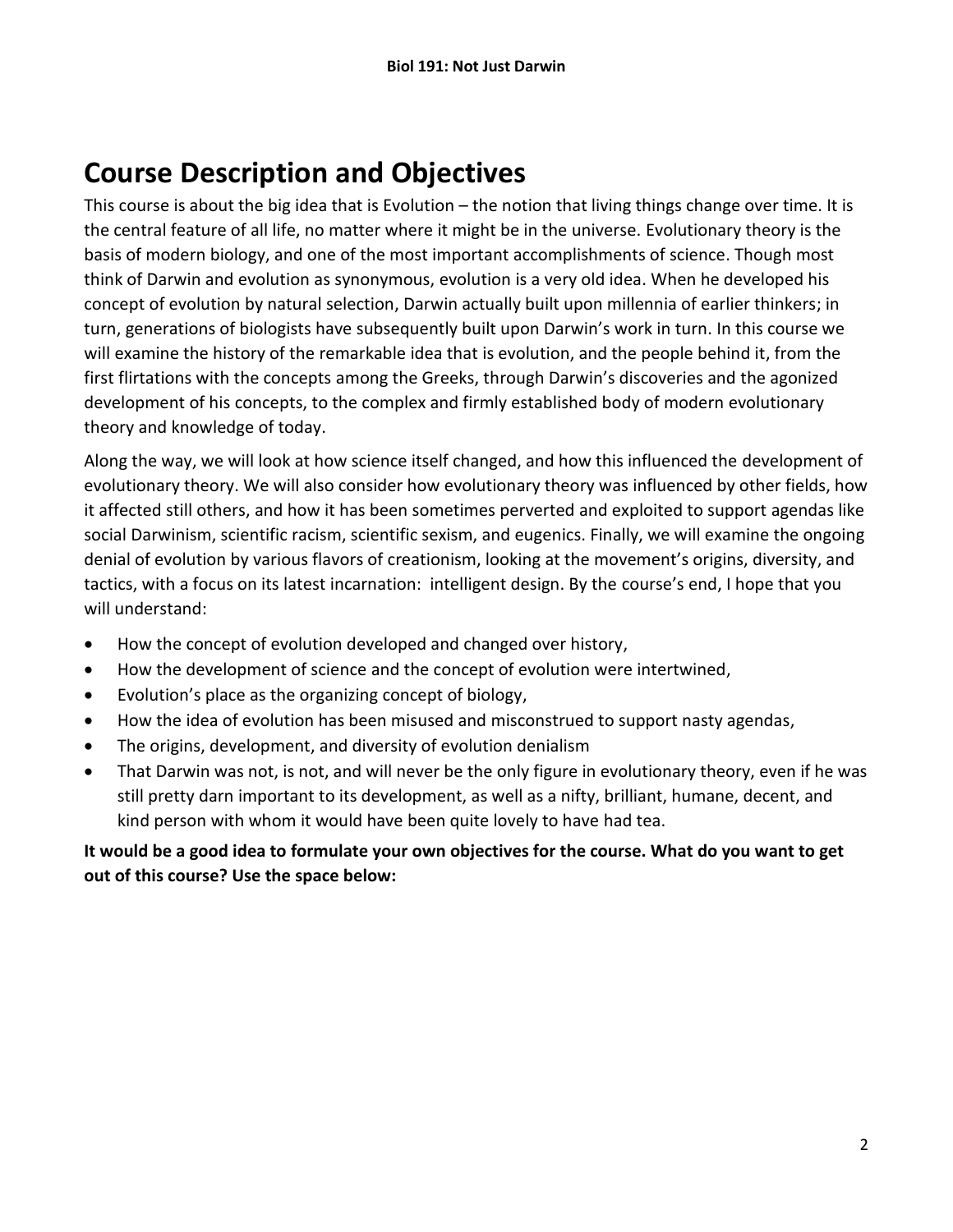## **Course Texts**

There are five assigned books:

- *Evolution: The History of an Idea* by Peter J. Bowler
- *Darwin's Ghosts: The Secret History of Evolution* by Rebecca Stott
- *The Reluctant Mr. Darwin* by David Quammen
- *Monkey Girl: Evolution, Education, Religion, and the Battle for America's Soul* by Edward Humes
- *Tower of Babel: The Evidence against the New Creationism* by Robert T. Pennock

All but Tower of Babel may be purchased at the Kenyon Bookstore. Used copies of *Tower of Babel* are available for cheap online. I have also requested that all be placed on reserve at the Kenyon library. These books are required, so please acquire/access them in some form and **read them**. (They're really good, I promise!)

In addition to the required books, there will be occasional shorter readings, book chapters, and journal articles that I will either email out, hand out in class, or post on Moodle. I will notify you when I post additional readings, and you will be responsible for having done all assigned readings by the dates indicated.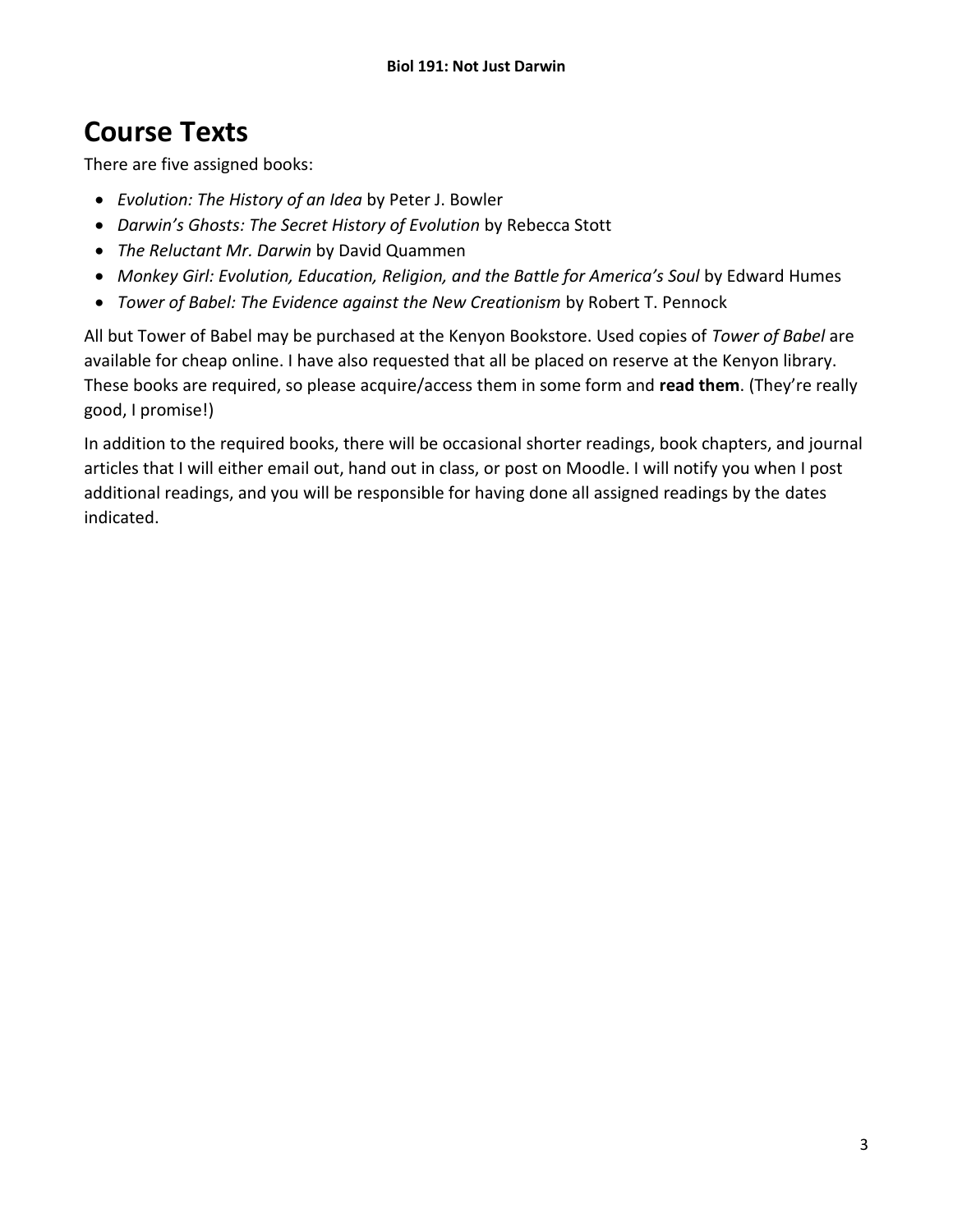# **Grading, Assignments, and Assessments**

#### **Overview**

Grading will be considered a matter of giving points, and not of detracting them. Throughout the semester, if you have questions regarding grades, you must come and speak to me in my office. It would be a FERPA violation for me to discuss your grade with you via email.

| <b>Assessment Type</b>             | <b>Contribution to Final Grade</b>          |
|------------------------------------|---------------------------------------------|
| <b>Class Participation/Quizzes</b> | 20%                                         |
| Exams $(3)$                        | 30% (10% each)                              |
| Final                              | 15%                                         |
| Research Project                   | 35%                                         |
|                                    | (2% Topic Selection)                        |
|                                    | (3% Outline and Preliminary Reference List) |
|                                    | (5% First Draft of Paper)                   |
|                                    | (15% Final Draft of Paper)                  |
|                                    | (10% Presentation)                          |

#### **Letter Grade Assignment, Subject to Revision (i.e. I'm not heartless.)**

| <b>Percentage Grade</b> | <b>Letter Grade</b> |
|-------------------------|---------------------|
| $94.5 - 100$            | A                   |
| $89.5 - 94.4$           | А-                  |
| $84.5 - 89.4$           | B                   |
| $79.5 - 84.4$           | <b>B-</b>           |
| $74.5 - 79.4$           |                     |
| $69.5 - 74.4$           | $C -$               |
| $65.5 - 69.4$           | D                   |
| $59.5 - 64.4$           | D-                  |
| >59.5                   | c                   |

#### **Class Participation and Quizzes (20% of final course grade)**

This is a course that covers the history of really interesting and profound ideas that have been among the most provocative humanity has yet produced. To full understand them, we'll need to discuss them extensively in class. Part of your grade will be determined by your contributions to this discussion. What will constitute class participation will vary from class to class, so please come prepared for different kinds of discussions involving the full class or small groups.

If you are very introverted, shy, suffer from issues of social anxiety, or have some other reason that participation might be difficult, please contact me, and we will work out something that will allow you to participate without suffering unduly. (I've been there, so I understand.)

Part of preparation is taking extensive, written notes on the assigned reading. This is a requirement. Please bring these notes to class each day. You will be allowed to use these notes on occasional quizzes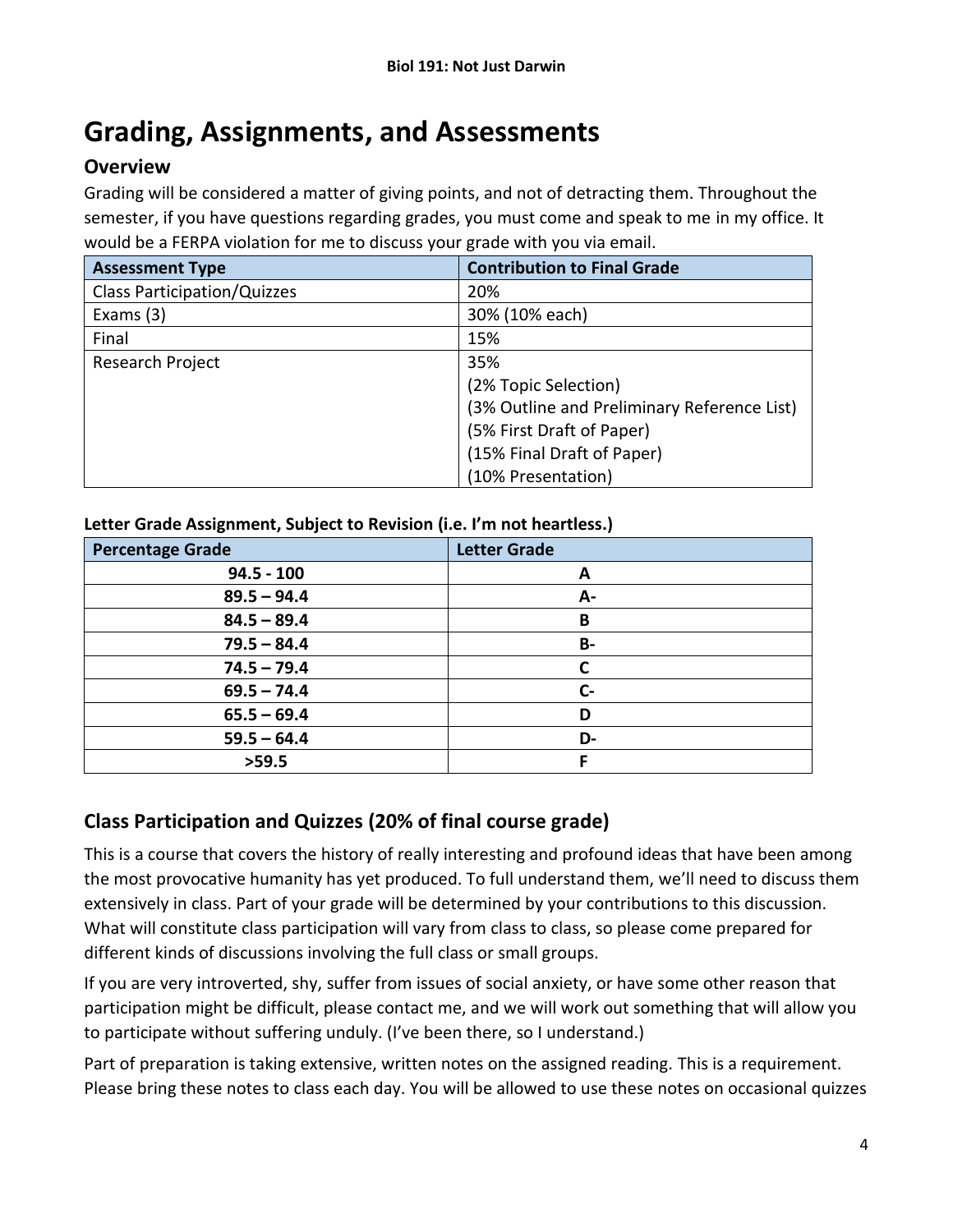on the assigned reading that we will do at the start of class. You may also be asked to present these notes in lieu of quizzes.

**Question Sheets –** Most class sessions, I will give you a few minutes after I cover the day's material to jot down 3 to 5 questions that have occurred to you during either lecture or reading for the class. The questions, which will be turned in at the end of class, will be used as the nuclei of discussions, either in pairings, small groups, or with the full class. The point is to get you thinking about the material while it is fresh in your mind.

## **Exams (30% of final course grade)**

This course will have three exams during the semester, each of which will cover the preceding unit of the course. The final will be cumulative, with particular emphasis on material from the last portion of the course.

## **Research Project (35% of final course grade)**

You will do independent research on some topic related to evolution that you will decide in consultation with me. The range of topics on which you may write is quite broad, from controversies, to scientists, to the influence of the idea of evolution on a particular field. The central point of this exercise is for you to look deeply into some aspect of the course topic that you find particularly interesting. In the end, you will produce a paper that is fully referenced from scholarly sources of **at least 2500 words (not including references)**. You will also conduct a class presentation in which you will teach the class about your topic.

To facilitate you doing well on your research project, ensure that you are working on it through the semester, and thus prevent you from having to stay up until 5 am the night before turning in something that likely wouldn't turn out very well anyway, the journey to the finished project will broken into separate tasks, each of which will contribute points to your grade. Each task builds on the previous, so credit on later parts is contingent upon having done the earlier ones.

**PICKING A TOPIC (2% of final course grade)**: You must discuss your topic ideas with me, either by coming to regular office hours, or, if necessary, by making an appointment outside of office hours (1% of final course grade). We will settle on one, for which you will prepare a short proposal on the topic that you will turn in during class on September 21 (1% of final course grade). The proposal will be roughly ~1/2 page, and will include your provisional title, as well as 3 or 4 sentences that provide your provisional thesis statement and how you will approach the topic. (Please note that you will not be locked into the thesis and approach you describe here. Theses and approaches invariably change as you get into a project like this and learn more about your subject.) Proposals will not be accepted if you have not discussed the topic with me first.

**WORKING OUTLINE AND REFERENCE LIST (3% of final course grade)**: The outline is your provisional scheme for how you will organize your paper. A helpful guide for how to put together an outline may be found online here:

<https://academicguides.waldenu.edu/writingcenter/writingprocess/outlining>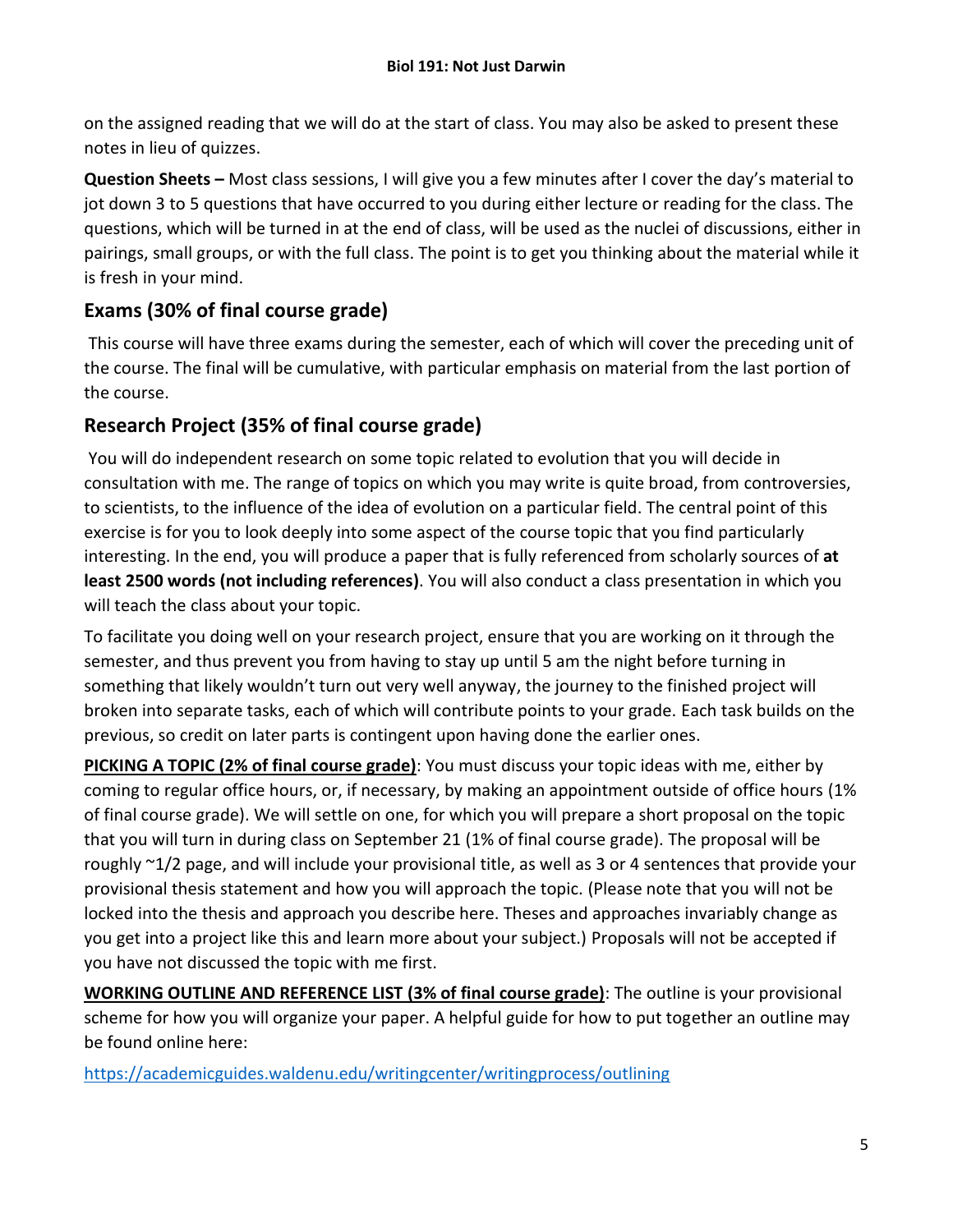This will make sure that you are thinking out the paper ahead of time, and will give you a chance to get feedback from me on your plans.

The reference list should be a preliminary list of the *scholarly* sources you will consult for and cite in your paper. Note the emphasis on the "*scholarly*" bit. The internet is full of garbage, and random blogs, listicles, social media posts, etc. don't really cut it as proper sources. Peer-reviewed publications are the gold standard here. Here are a couple resources to help you identify what is and isn't a scholarly resource while doing your research:

<https://www.library.illinois.edu/ugl/howdoi/scholarly/>

<http://guides.library.cornell.edu/c.php?g=31867&p=201758>

One way to find scholarly sources is to use Google Scholar (scholar.google.com) instead of standard Google.com searches.

The Kenyon librarians are also good people to go to if you have questions about sources, or if you need help finding sources or getting full-text access to sources you've found:

#### <https://lbis.kenyon.edu/library-research/research-assistance>

The Kenyon Writing Center is another good resource if you find yourself stuck at any point in the writing process, or if you would like someone to help you go over any piece of your research projects before you submit them:

<https://www.kenyon.edu/directories/offices-services/the-writing-center-2/>

Please format citations according to the *Nature* style guide. This is covered quite well, here:

<https://www.lakeforest.edu/live/files/2383-biology-thesis-guide-nature-style>

#### **Improperly formatted references will not be accepted.**

#### **Both your working outline and reference list will be due in hard copy at the beginning of class on October 5.**

*Formatting*: 12-pt. font, double-spaced. Please use Calibri, Cambria, Arial, Helvetica, or Times New Roman. Use of Comic Sans will be grounds for expulsion from the course.

**FIRST DRAFT (5% of final course grade)**: This will be your first stab at the full paper. By first draft, I don't mean that you got it finished right before class. You should revise and polish it before turning it in if you want to get feedback that is useful. (A bit of extra effort put into a draft can make for much better feedback!) Please ensure that the language and tone are professional and appropriate for a scholarly work. A bit of humor is fine, but please be measured and balanced. **Please feel free to make use of the Kenyon Writing Center!** You are turning in a first draft so you can get feedback that will help you figure out where you need to make corrections, bolster arguments, fix formatting issues, and so on before you put together the final draft. You are expected to take any comments, suggestions, or criticisms seriously, and plan to use them to revise and strengthen the paper for your final draft. If you have any questions about this, please come talk to me during office hours.

For the most part, the first draft is a "if you turn it in, you will get full points" assignment. You *will* lose points if it shows evidence of being slapped together at the last moment, or if it is lacking major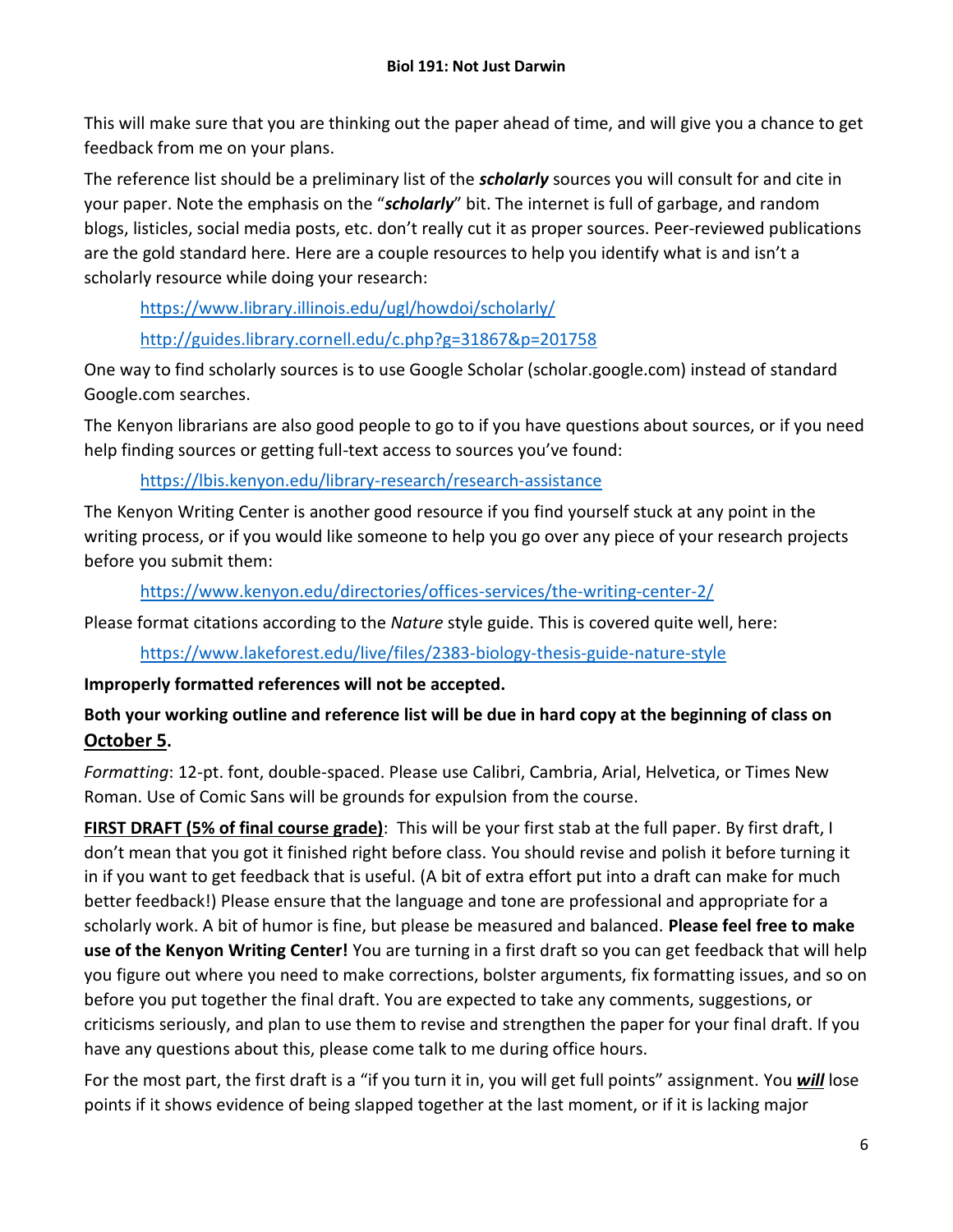components like the cover page, references, or the body of the text. In other words, treat your first draft as you would your final draft in any other class.

**A hard copy of your first draft is due at the beginning of class on October 26. You should also submit a digital copy in either .doc or .docx format via Turnitin on Moodle by 11:10 am EST on October 26. You are responsible for making sure your format is correct, and your file is uncorrupted. Late submissions will not be accepted.**

*Formatting*: 12-pt. font, double-spaced, left-justified, 1" margins. Please use Calibri, Cambria, Arial, Helvetica, or New Times Roman. Use of Comic Sans will be grounds for expulsion from the course.

**FINAL DRAFT (15% of final course grade)**: This will be the final, polished version of your paper, and should be a sterling, shiny example of the best work that you are capable of. It should be free of errors and formatting issues, and should incorporate the feedback you were given earlier. It should be something you feel proud of. I will read it carefully, so give it your all!

**A hard copy of your final draft is due at the start of class on November 16. You should also submit a digital copy in either .doc or .docx format via Turnitin on Moodle by 11:10 am EST on November 16. You are responsible for making sure your format is correct, and your file is uncorrupted. Late submissions will not be accepted.**

*Formatting*: 12-pt. font, double-spaced, left-justified, 1" margins. Please use Calibri, Cambria, Arial, Helvetica, or Times New Roman. Use of Comic Sans will be grounds for expulsion from the course.

**PRESENTATION (10% of final course grade)**: You will spend the bulk of the semester researching and writing on an interesting topic, so it would be a pity not to share what you will learn with the rest of the class. You will therefore give a presentation on your research topic during the last week of class. I will give your more details on the length and other aspects as we get closer to the date. However, I expect you to discuss your presentation with me during office hours at least one week ahead of time. The default for this assignment will be a PowerPoint presentation. If you wish to do something else, you must discuss this with me and get clearance first.

On the day of your presentation, it will be your responsibility to make sure that your presentation is ready, and will work with the classroom tech. If you plan to use your own laptop, it will be your responsibility to make sure that you have the proper adaptors etc.

**If you do not have a readable, presentable file when you are scheduled to present, you will lose 2 of your 10 points on the presentation. So be prepared ahead of time!**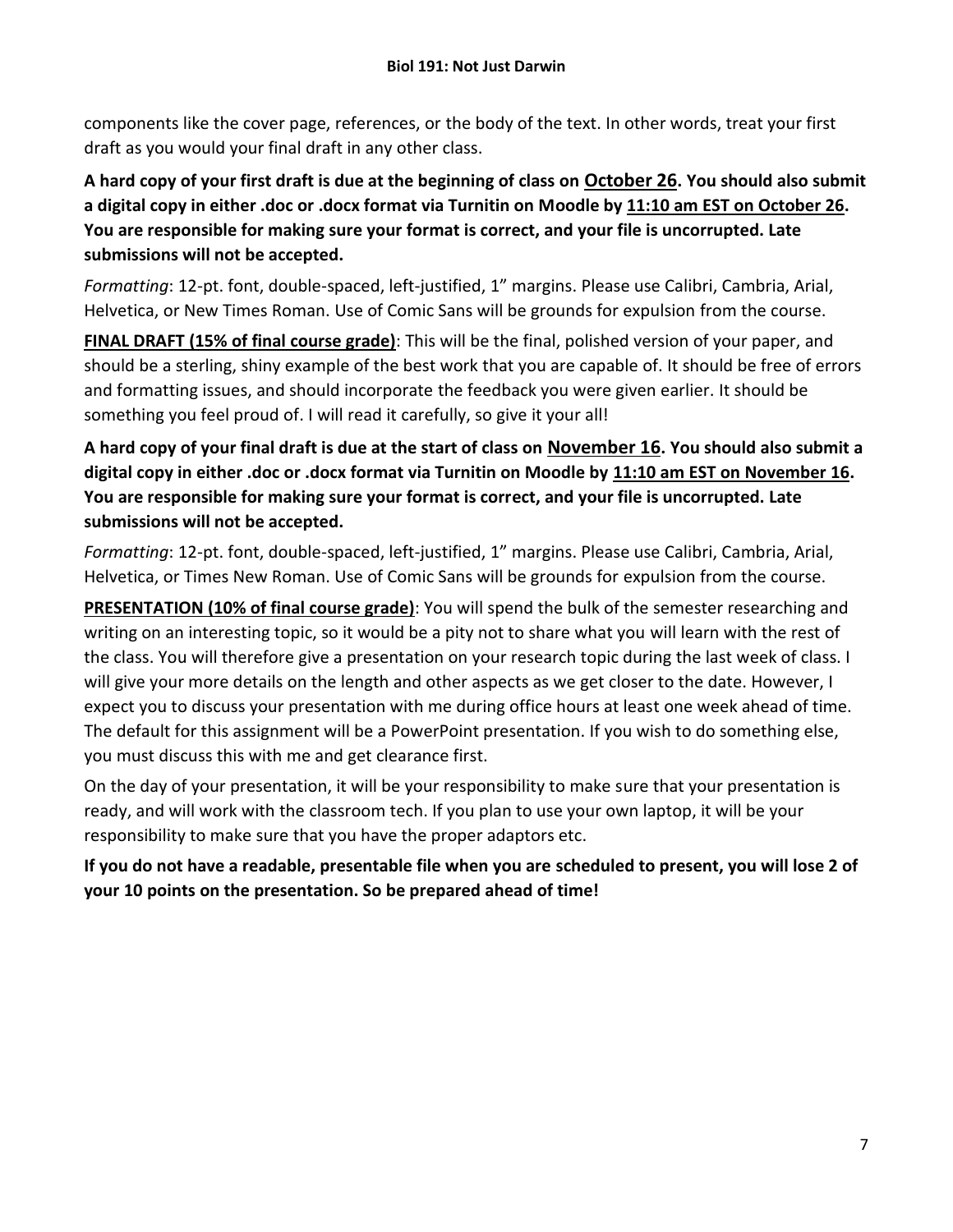# **Student Responsibilities and Other Policies**

## **Attendance**

Attendance is required for all class sessions. You may have one free absence that you can use without excuse, though you will be responsible for all material covered during class as well as any assignments due. However, each additional absence will result in the loss of one letter grade on your final grade for the course, so I recommend that you use your free absence wisely. Athletes and those with religious practices that will require missing class must notify me of which classes will be missed within the first 2 weeks of the semester. No unanticipated absence may be excused without documentation from the Dean's office.

### **Email**

You are expected to regularly check your Kenyon email regularly, as I may send course related information, notices, papers, etc. via email. Once a day would be optimal.

## **Technology Policy**

Devices, be they laptops, cell phones, or tablets, may not be used in unless needed to accommodate a documented disability or medical condition (See Accommodation Policy, below). Cell phones must also be silenced, or put into airplane mode, for the duration of class. The first use of such devices without express permission from me will result in a warning. A second use will result in loss of 2/20 of your participation points. Any further use will be punished by expulsion from the class session in which the infraction occurs. **An expulsion due to unauthorized use of devices will be regarded as an unexcused absence no matter when during the session it occurs, meaning that it could cost you a letter grade.**

#### **Any use of devices during an exam will result in loss of all points for that exam.**

This policy is not to be mean, or (just) because I am a sour old Gen Xer who is stuck in 1995. I have some pretty good reasons for this rule. First, research has shown that multitasking is not really a thing, and attempting it places one under severe cognitive loads that reduce performance. (See: Kushniryk, A. & Levine, K.J. Impact of Multitasking on Listening Effectiveness in the Learning Environment. *The Canadian Journal for the Scholarship of Teaching and Learning* **3**, 1 – 13 (2012). Doi:10.5206/cjsotlrcacea.2012.2.7) Humans are very, very bad at trying to do multiple things at the same time. Technology provides distractions that deeply interfere with paying attention in class, even when we don't notice them doing so. Second, research has shown that taking written notes leads to much better retention and comprehension than typed ones. (See: Mueller, P.A. & Oppenheimer, D.M. The pen is mightier than the keyboard: advantages of longhand over laptop note taking. *Psychological Science* **25**, 1159–1168 (2014). Doi:10.1177/0956797614524581) This is in part because handwritten notes force you to think about what you are taking notes on, and I want you to understand this stuff! Third, much of the grade for the class is based on class participation, which means you'll need to be interacting with me and with your fellow students. Again, technology tends to get in the way of that.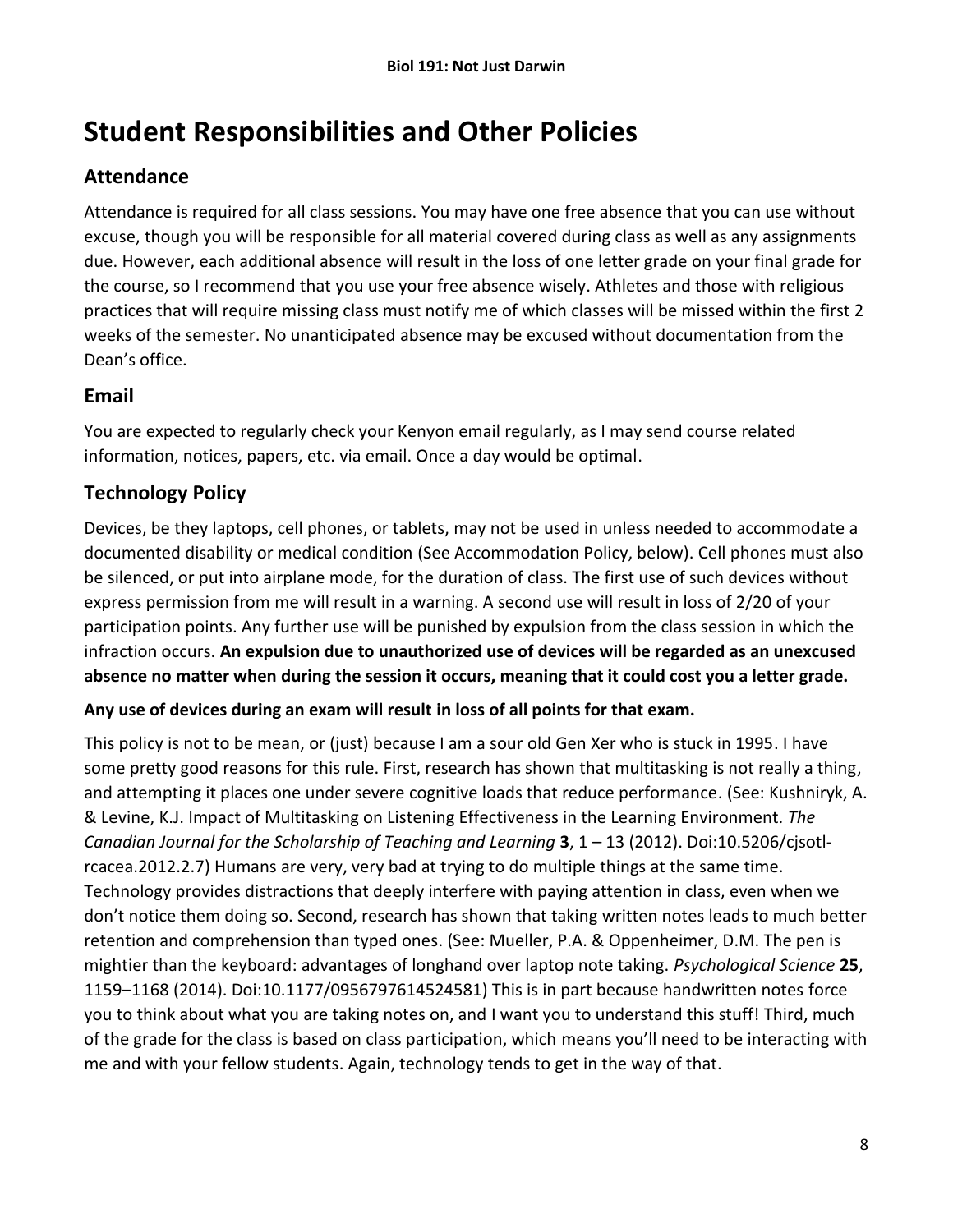#### **Civility and Personal Conduct**

Discussion will be a key part of this course, so let's be paragons of how the exchange of ideas should be! To facilitate this discussion and an open, honest exchange of ideas, all students must be respectful and civil to each other, and follow the following guidelines

- Be polite in discussion, and be willing to disagree without being disagreeable.
- Allow others to finish speaking before beginning to speak yourself.
- Assume good faith and be charitable in interpreting what others say, even when you disagree strongly.
- If you feel emotionally worked up about a point you would like to make, please feel free to take a moment and calm down before speaking. If need be, you can raise two fingers to indicate you need a moment; I will make note, and will make sure to come back to you later.

Please note the statement on Sexual Misconduct and Harassment below. Any student who engages in harassment of any sort, makes another student or the instructor feel unsafe, or otherwise fails to respect the inherent worth and dignity to which all are entitled by virtue of their humanity will be expelled from class. If necessary, such behavior will be reported to Kenyon's Title IX coordinator.

#### **Accommodation Policy**

Every effort will be made to accommodate students with disabilities. If you have a physical, psychological, medical, or learning disability that requires accommodation for you to get the most out of class and classwork, please contact the Office of Disability Services at 740-427-5453. Erin Salva (salvae@kenyon.edu), the coordinator of Disability Services, will work with you to determine what accommodations are needed. If you have done this previously, please make sure that Ms. Salva notifies me. I cannot make accommodations without notification from the Disability Services Coordinator. All information and documentation of your disability is confidential.

#### **Academic Integrity**

Kenyon students are all expected to uphold the highest standards of academic integrity. Lying, cheating, unauthorized assistance, or plagiarism are absolutely unacceptable. All students are expected to know and abide by the college's rules on academic honesty. Please see the Academic Honesty and Questions of Plagiarism section in the Course Catalog. You will be held responsible for learning how to properly document, cite, and acknowledge all sources you draw upon in preparing your research project. Ignorance and carelessness are not excuses for failure to follow academic integrity policies. If you are ever unclear, please seek clarification. I cannot stress how important this is. A violation of academic honesty is one of the most serious wrongs a scholar can commit, and I am required to report potential violations. Always be sure to give yourself plenty of time to complete assignments and study for exams so that you don't put yourself in a situation in which you are tempted to do the wrong thing!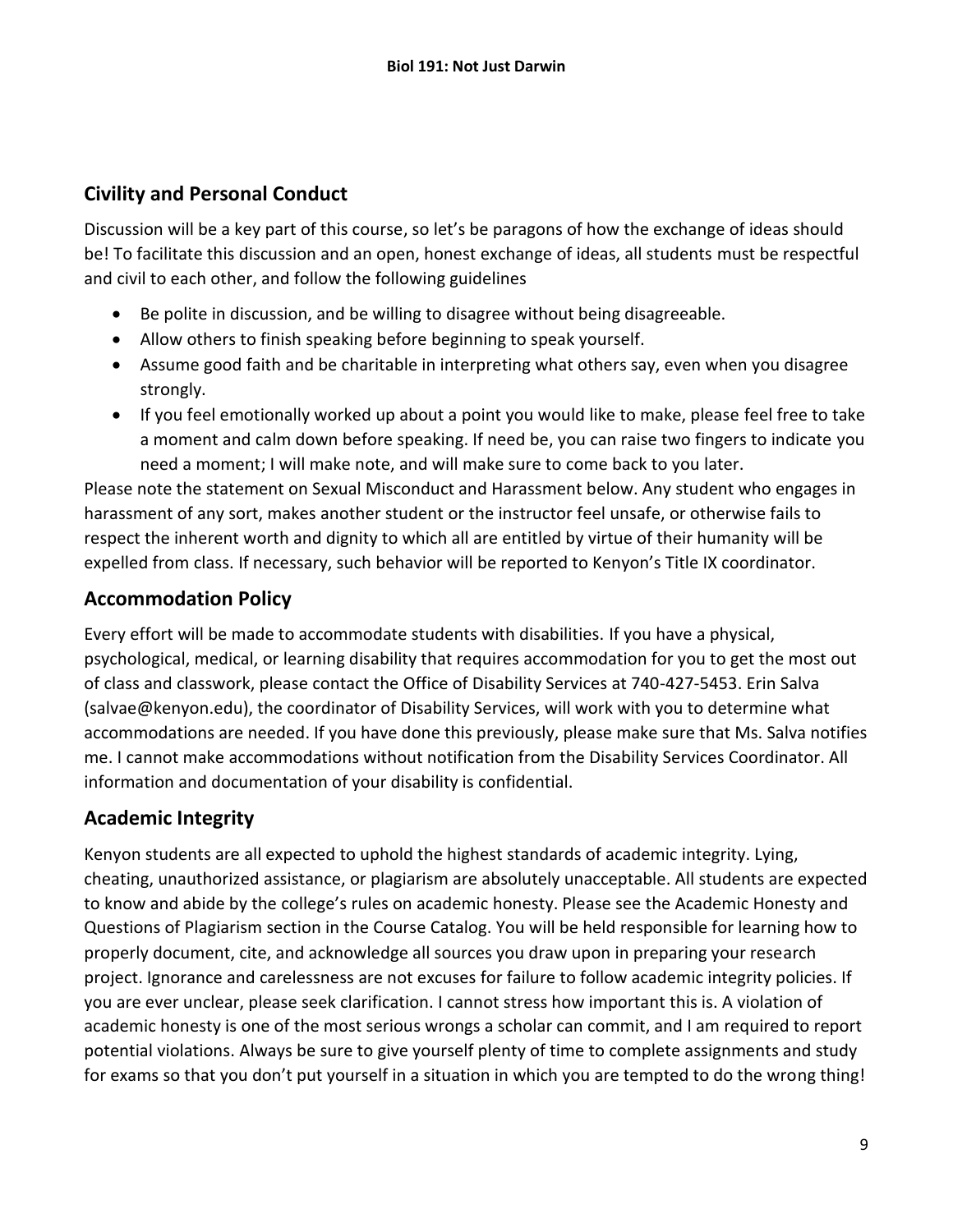#### **Severe Weather**

Should severe weather, cataclysm, or apocalypse require the college to close or cancel classes, it will be announced via campus email or emergency broadcast. Nonetheless, if this occurs on a day when an assignment is due, the assignment should be sent to me electronically. If this occurs when an exam is scheduled, then the exam will be given in the next class. You are responsible for all assigned reading, regardless of any class cancellations. This policy may be reconsidered if the is planet destroyed.

#### **Sexual Misconduct and Harassment**

Kenyon College seeks to provide an environment that is free of gender bias, discrimination, and harassment. If you have experienced sexual harassment, misconduct, or assault, interpersonal violence, or stalking, we encourage you to report it. If you report the incident to me, I am obligated by law to notify Kenyon's Title IX coordinator of any information about the incident you provide. Kenyon College's Title IX and Intimate Partner Violence Policy is available at: [http://www.kenyon.edu/directories/offices-services/title-ix/policy/.](http://www.kenyon.edu/directories/offices-services/title-ix/policy/) If you have any questions about these policies, please contact the Title IX Coordinator, Samantha Hughes, either by email [\(hughess@kenyon.edu\)](mailto:hughess@kenyon.edu) or call her at 740-427-5820. As this course's instructor, I am pledged to create and maintain a safe environment that facilitates learning.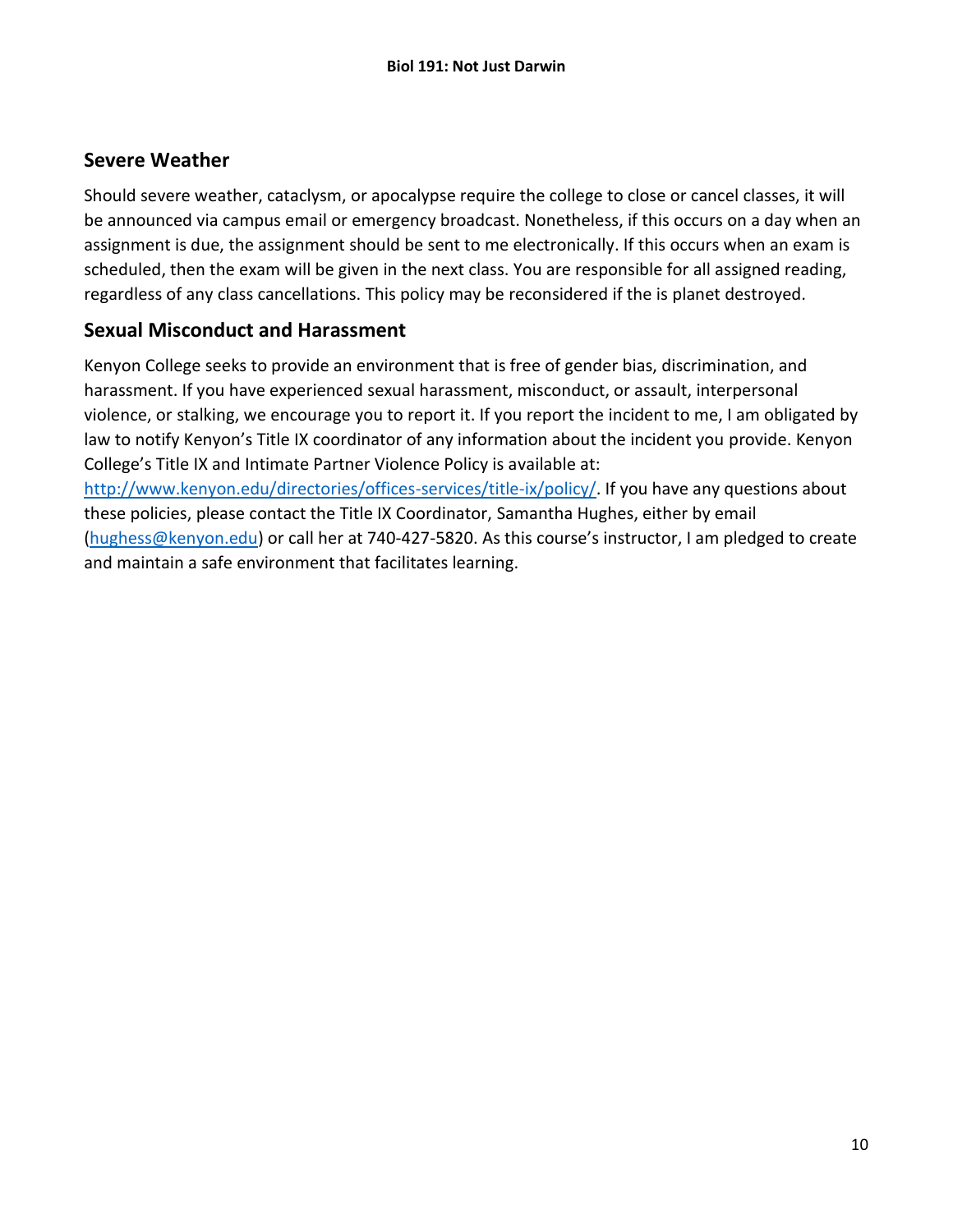#### **Tentative Schedule**

*This schedule of topics covered is aspirational and may be adjusted. However, much like Antony, exam and assignment due dates are constant as the northern star\*. Set your course by them. \*Final paper due date may be changed to, November 28 upon 2/3 vote of the class.*

| <b>Week</b>    | <b>Day</b> | <b>Topic</b>                             | <b>Reading</b>            | <b>Assignments</b>  |
|----------------|------------|------------------------------------------|---------------------------|---------------------|
| $\mathbf 0$    | 8/31       | Introduction                             |                           |                     |
|                | Fri        |                                          |                           |                     |
| $\mathbf{1}$   | 9/03       | Antiquity to the Middle Ages             | Stott ch. $1 - 3$         |                     |
|                | Mon        |                                          |                           |                     |
|                | 9/05       | The Late Middle Ages to the              | Bowler ch. 2              |                     |
|                | Wed        | Renaissance                              | Stott ch. 4               |                     |
|                | 9/07       | Renaissance to the                       |                           |                     |
|                | Fri        | Enlightenment                            |                           |                     |
| $\overline{2}$ | 9/10       | The Enlightenment,                       | Bowler pp. 48 - 75        |                     |
|                | Mon        |                                          | Stott ch. 5, 6            |                     |
|                | 9/12       | The Enlightenment to Early               | Bowler 75 - 95            |                     |
|                | Wed        | 19 <sup>th</sup> Century                 | Stott ch. 7, 8            |                     |
|                | 9/14       | Early 19th Century                       | Bowler pp. 96 - 120       |                     |
|                | Fri        |                                          | Stott ch. 9               |                     |
| 3              | 9/17       | Early 19 <sup>th</sup> Century, catch-up | Bowler pp. 120 - 134      |                     |
|                | Mon        |                                          |                           |                     |
|                | 9/19       | <b>Exam I</b>                            |                           |                     |
|                | Wed        |                                          |                           |                     |
|                | 9/21       | Darwin - childhood,                      | Bowler pp. 141 - 155      | <b>Paper Topics</b> |
|                | Fri        | voyaging, family                         | Quammen pp. $11 - 27$     |                     |
|                |            |                                          | Stott ch. 10              |                     |
| 4              | 9/24       | Darwin $-$ the geologist, the            | Bowler pp. 155 - 173      |                     |
|                | Mon        | naturalist, secret                       | Quammen pp.27 - 121       |                     |
|                |            | transmutationist                         | Pennock pp. $59 - 72$     |                     |
|                |            |                                          | Stott ch. 11              |                     |
|                | 9/26       | People around Darwin                     |                           |                     |
|                | Wed        |                                          |                           |                     |
|                | 9/28       | Darwin's original plan for The           | Bowler pp. 173 - 183      |                     |
|                | Fri        | Origin, Wallace and need for             | Quammen pp. 122 - 171     |                     |
|                |            | "An Abstract"                            | Stott 12                  |                     |
| 5              | 10/01      | The Origin                               | Quammen pp. 172 - 204     |                     |
|                | Mon        |                                          | On the Origin of Species, |                     |
|                |            |                                          | First Ed. ch. 14          |                     |
|                | 10/03      | Reactions to The Origin                  | Bowler pp. 183 - 223      |                     |
|                | Wed        |                                          | Quammen pp. 205 - 216     |                     |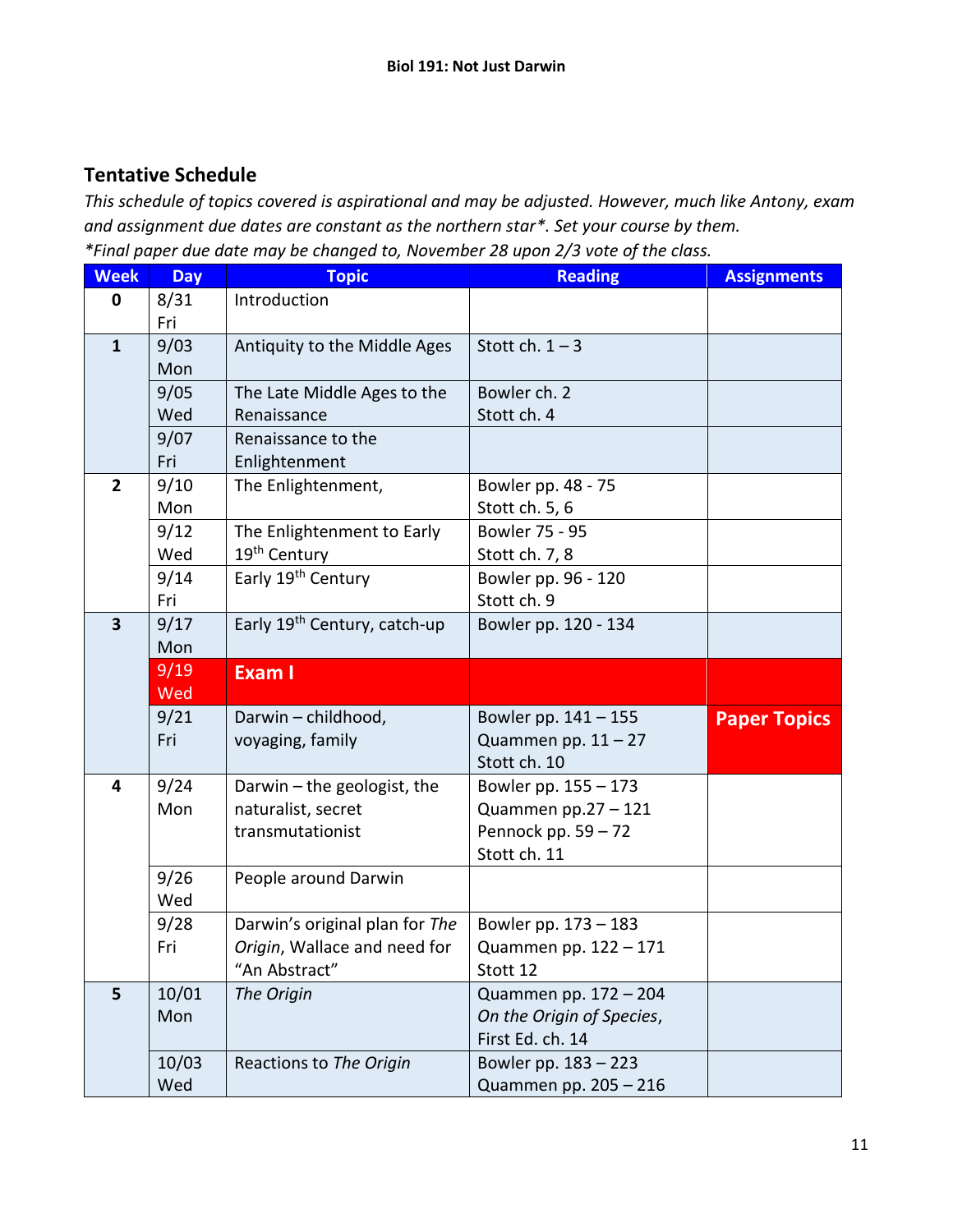#### **Biol 191: Not Just Darwin**

| <b>Week</b>    | <b>Day</b>   | <b>Topic</b>                                 | <b>Reading</b>                        | <b>Assignments</b>  |
|----------------|--------------|----------------------------------------------|---------------------------------------|---------------------|
|                | 10/05        | Darwin's later works and                     | Fleming Jenkin, Review of             | <b>Outlines and</b> |
|                | Fri          | struggles with genetics                      | On the Origin of Species              | <b>Sources</b>      |
|                |              |                                              |                                       |                     |
| 6              | 10/08        | Aftermath of The Origin and                  | Quammen pp. 235 - 253                 |                     |
|                | Mon          | Darwin exits the stage                       |                                       |                     |
|                | 10/10        | Catch-up                                     |                                       |                     |
|                | Wed          |                                              |                                       |                     |
|                | 10/12        |                                              | <b>October Break</b>                  |                     |
|                | Fri          |                                              |                                       |                     |
| $\overline{7}$ | 10/15        | Exam 2                                       |                                       |                     |
|                | Mon          |                                              |                                       |                     |
|                | 10/17        | The Eclipse of Darwinism                     | Bowler ch. 7                          |                     |
|                | Wed          |                                              | Quammen pp. 216 - 224<br>Bowler ch. 7 |                     |
|                | 10/29<br>Fri | The Eclipse of Darwinism                     |                                       |                     |
| 8              | 10/22        | Rise of genetics                             | Quammen pp. 224 - 228                 |                     |
|                | Mon          |                                              |                                       |                     |
|                | 10/24        | Laying the foundations of                    | Bowler pp. 325 - 333                  |                     |
|                | Wed          | neo-Darwinism                                |                                       |                     |
|                | 10/26        | The Modern Synthesis                         | Bowler pp. 333 - 346                  | <b>First Drafts</b> |
|                | Fri          |                                              | Quammen pp. 228 - 234                 |                     |
| 9              | 10/29        | The Modern Synthesis                         |                                       |                     |
|                | Mon          |                                              |                                       |                     |
|                | 10/31        | Modern issues in                             | Bowler ch. 10                         |                     |
|                | Wed          | evolutionary biology                         |                                       |                     |
|                | 11/02        | Modern issues in                             |                                       |                     |
|                | Fri          | evolutionary biology                         |                                       |                     |
| 10             | 11/05        | Modern issues in                             |                                       |                     |
|                | Mon          | evolutionary biology                         |                                       |                     |
|                | 11/07        | Modern issues in                             |                                       |                     |
|                | Wed          | evolutionary biology                         |                                       |                     |
|                | 11/09        | Exam <sub>3</sub>                            |                                       |                     |
|                | Fri          |                                              |                                       |                     |
| 11             | 11/12        | Human evolution                              | Bowler ch. 8                          |                     |
|                | Mon          |                                              |                                       |                     |
|                | 11/14        | Misuses of evolutionary                      |                                       |                     |
|                | Wed          | theory: social Darwinism,                    |                                       |                     |
|                |              | eugenics                                     |                                       |                     |
|                | 11/16<br>Fri | Misuses of evolutionary                      |                                       | <b>Final</b>        |
|                |              | theory: "scientific" racism,<br>sexism, etc. |                                       | Papers*             |
| 12             | 11/19        |                                              |                                       |                     |